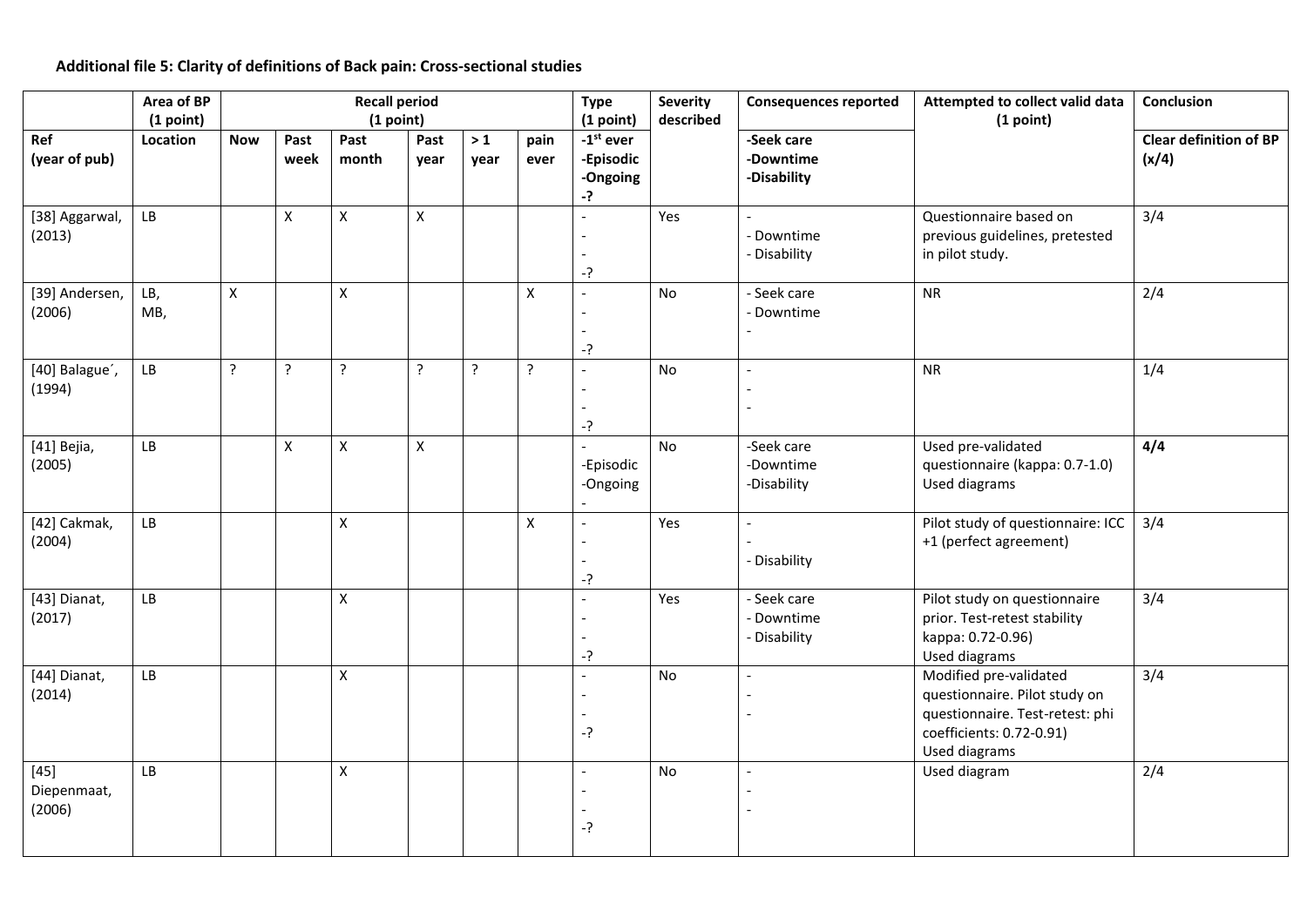|                                   | Area of BP<br><b>Recall period</b><br>(1 point)<br>(1 point) |                    |                |                |                    |                | <b>Type</b><br>(1 point) | Severity<br>described                      | <b>Consequences reported</b> | Attempted to collect valid data<br>(1 point) | <b>Conclusion</b>                                        |                                        |
|-----------------------------------|--------------------------------------------------------------|--------------------|----------------|----------------|--------------------|----------------|--------------------------|--------------------------------------------|------------------------------|----------------------------------------------|----------------------------------------------------------|----------------------------------------|
| Ref<br>(year of pub)              | Location                                                     | <b>Now</b>         | Past<br>week   | Past<br>month  | Past<br>year       | $>1$<br>year   | pain<br>ever             | $-1st$ ever<br>-Episodic<br>-Ongoing<br>-? |                              | -Seek care<br>-Downtime<br>-Disability       |                                                          | <b>Clear definition of BP</b><br>(x/4) |
| [46] Erne,<br>(2011)              | LB                                                           |                    |                | $\pmb{\times}$ |                    |                |                          | -?                                         | No                           |                                              | Used diagram                                             | 2/4                                    |
| $[47]$<br>Fernandes,<br>(2015)    | LB                                                           |                    |                |                | $\mathsf{X}$       |                |                          | $-?$                                       | No                           |                                              | Adapted a pre-validated<br>questionnaire<br>Used diagram | 3/4                                    |
| [48] Ganesan,<br>(2017)           | LB                                                           | $\tilde{?}$        | $\overline{?}$ | $\cdot$        | $\ddot{?}$         | $\overline{?}$ | ?                        | -?                                         | Yes                          | - Disability                                 | <b>NR</b>                                                | 1/4                                    |
| $[49]$<br>Ghandour,<br>(2004)     | $\overline{?}$                                               |                    | $\mathsf X$    | $\mathsf X$    |                    |                |                          | -Episodic<br>-Ongoing                      | <b>No</b>                    |                                              | <b>NR</b>                                                | 2/4                                    |
| [50] Gilkey,<br>(2010)            | ?                                                            |                    |                |                | X                  |                |                          | $-?$                                       | $\mathsf{No}$                | - Seek care                                  | <b>NR</b>                                                | 1/4                                    |
| [51] Graup,<br>(2014)             | LB                                                           |                    |                |                |                    |                | $\mathsf X$              | $-?$                                       | No                           |                                              | Diagrams used                                            | 2/4                                    |
| $[52]$<br>Gunzburg,<br>$(1999)$ , | LB                                                           |                    |                |                |                    |                | $\mathsf X$              | $-?$                                       | Yes                          | - Seek care<br>-Downtime                     | ${\sf NR}$                                               | 2/4                                    |
| [53] Haag,<br>(2016)              | Mix                                                          |                    |                |                | $\pmb{\mathsf{X}}$ |                |                          | $-?$                                       | Yes                          |                                              | Stated used a validated<br>questionnaire, diagram used   | 3/4                                    |
| [54] Harreby,<br>(1999)           | LB                                                           | $\pmb{\mathsf{X}}$ | $\mathsf X$    | $\mathsf X$    | $\pmb{\mathsf{X}}$ |                | $\mathsf X$              | -Episodic<br>-Ongoing                      | Yes                          | -Seek care<br>-Downtime<br>-Disability       | Pilot study on questionnaire.<br>Diagram used            | 4/4                                    |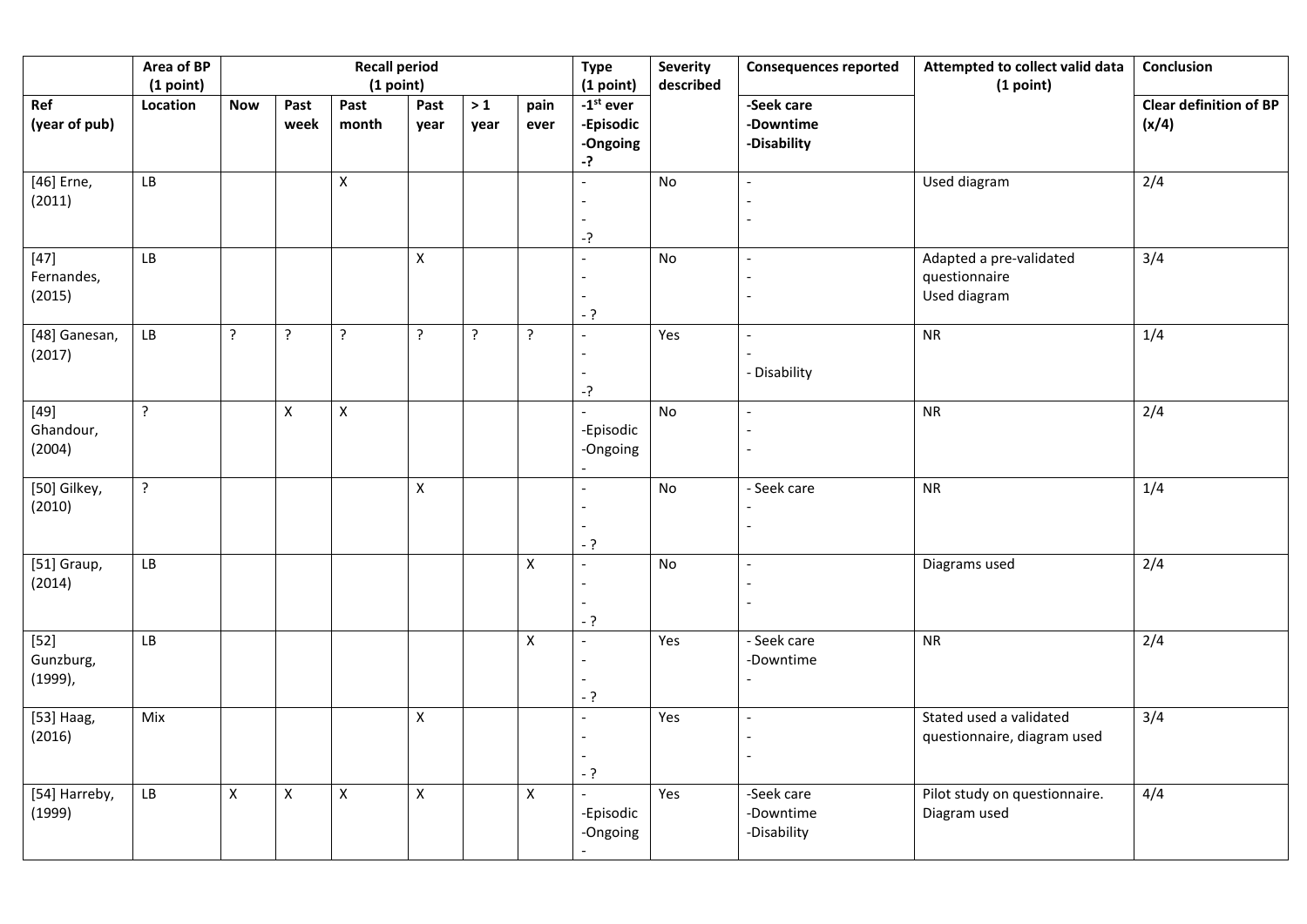|                                      | Area of BP<br>(1 point) | <b>Recall period</b><br>(1 point) |                    |                |                    |                |                    | <b>Type</b><br>(1 point)                     | <b>Severity</b><br>described | <b>Consequences reported</b>           | Attempted to collect valid data<br>(1 point)                                   | Conclusion                             |
|--------------------------------------|-------------------------|-----------------------------------|--------------------|----------------|--------------------|----------------|--------------------|----------------------------------------------|------------------------------|----------------------------------------|--------------------------------------------------------------------------------|----------------------------------------|
| Ref<br>(year of pub)                 | Location                | <b>Now</b>                        | Past<br>week       | Past<br>month  | Past<br>year       | $>1$<br>year   | pain<br>ever       | $-1st$ ever<br>-Episodic<br>-Ongoing<br>$-?$ |                              | -Seek care<br>-Downtime<br>-Disability |                                                                                | <b>Clear definition of BP</b><br>(x/4) |
| [55] Hestbaek,<br>(2008)             | ${\sf LB}$              |                                   |                    |                | $\mathsf{X}$       |                |                    | -?                                           | No                           |                                        | Used a pre-validated<br>questionnaire                                          | 3/4                                    |
| [56] Hulsegge,<br>(2011)             | ?                       |                                   |                    |                | $\mathsf{X}$       |                |                    | $-?$                                         | No                           | -Seek care                             | NR                                                                             | 1/4                                    |
| [57] Jones,<br>(2004)                | LB                      |                                   |                    | $\mathsf X$    |                    |                |                    | - ?                                          | No                           |                                        | Diagrams used                                                                  | 2/4                                    |
| [58] Kaspiris,<br>(2010)             | LB                      |                                   |                    |                | $\pmb{\mathsf{X}}$ |                |                    | $-?$                                         | Yes                          | -Disability                            | Used a pre-validated<br>questionnaire, diagrams used                           | 3/4                                    |
| [59] Kovacs,<br>(2003)               | ${\sf LB}$              |                                   | $\pmb{\mathsf{X}}$ |                |                    |                | $\pmb{\mathsf{X}}$ | -?                                           | No                           | -Seek care<br>-Downtime<br>-Disability | Use a pre-validated<br>questionnaire                                           | 3/4                                    |
| $[60]$<br>Kristensen,<br>(2001)      | $\mathsf{L}\mathsf{B}$  |                                   |                    |                | $\mathsf X$        |                | $\mathsf X$        | $-?$                                         | No                           | -Seek care<br>-Downtime<br>-Disability | Use pre-validated<br>questionnaire, piloted the<br>questionnaire, used diagram | 3/4                                    |
| $[61]$<br>Kristjansdottir,<br>(2002) | $\tilde{?}$             | $\tilde{.}$                       | $\tilde{.}$        | $\tilde{.}$    | $\overline{?}$     | $\overline{?}$ | $\tilde{?}$        | $-?$                                         | $\mathsf{No}$                |                                        | ${\sf NR}$                                                                     | 0/4                                    |
| [62] Leboeuf-<br>Yde,<br>$(2002)$ ,  | Mix                     | $\mathsf{X}$                      | $\pmb{\mathsf{X}}$ | $\pmb{\times}$ |                    |                |                    | $-2$                                         | No                           | -Seek care<br>-Downtime<br>-Disability | <b>NR</b>                                                                      | 3/4                                    |
| [63] LeResche,<br>(2005)             | $\overline{?}$          |                                   |                    | $X(3$ mth)     |                    |                |                    | -?                                           | Yes                          |                                        | <b>NR</b>                                                                      | 1/4                                    |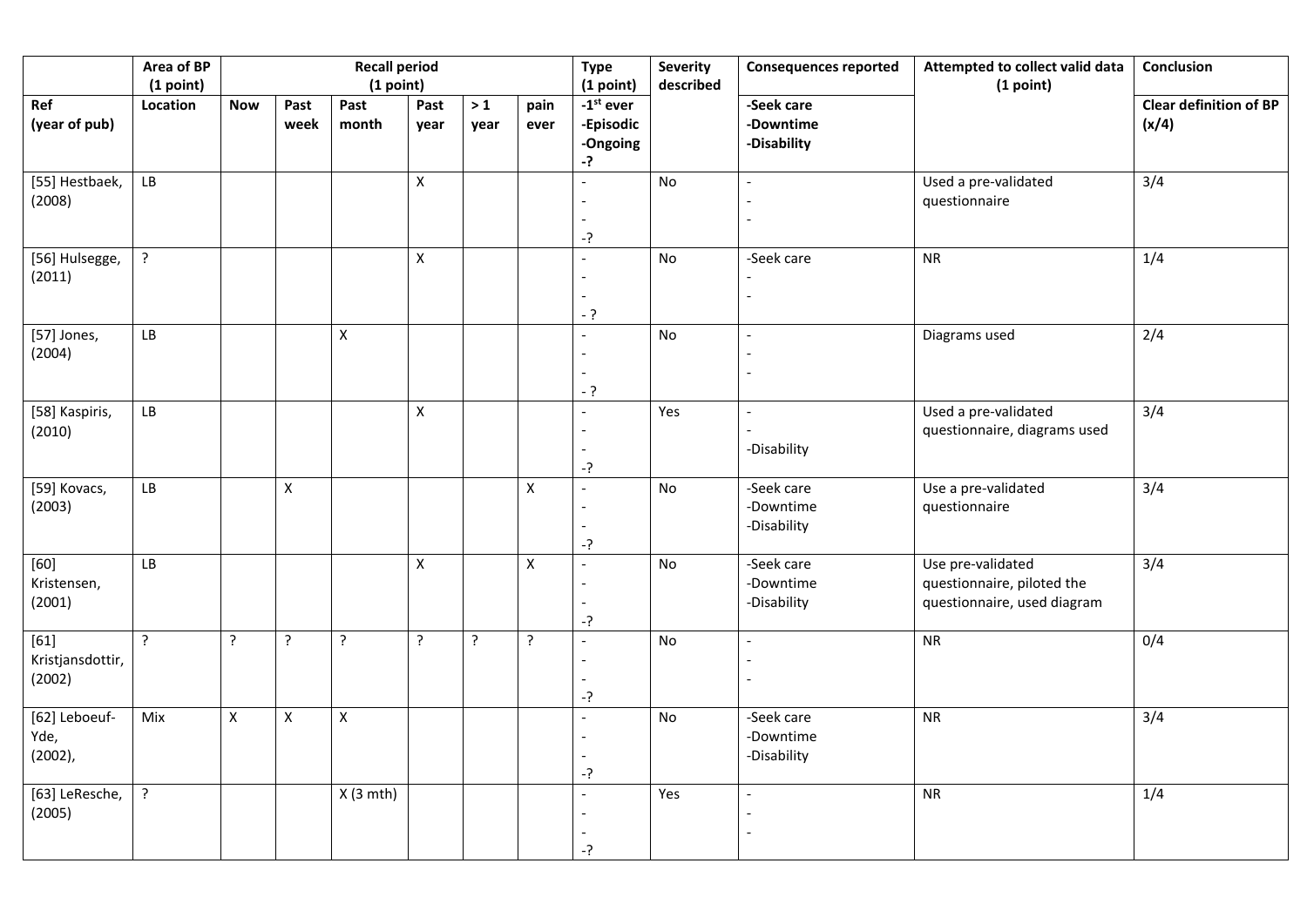|                                         | Area of BP<br>(1 point) | <b>Recall period</b><br>(1 point) |                    |                |                |              |                    | <b>Type</b><br>(1 point)                     | <b>Severity</b><br>described | <b>Consequences reported</b>           | Attempted to collect valid data<br>(1 point)       | Conclusion                             |
|-----------------------------------------|-------------------------|-----------------------------------|--------------------|----------------|----------------|--------------|--------------------|----------------------------------------------|------------------------------|----------------------------------------|----------------------------------------------------|----------------------------------------|
| Ref<br>(year of pub)                    | Location                | <b>Now</b>                        | Past<br>week       | Past<br>month  | Past<br>year   | $>1$<br>year | pain<br>ever       | $-1st$ ever<br>-Episodic<br>-Ongoing<br>$-?$ |                              | -Seek care<br>-Downtime<br>-Disability |                                                    | <b>Clear definition of BP</b><br>(x/4) |
| [64] Masiero,<br>(2008)                 | $\mathsf{L}\mathsf{B}$  |                                   |                    |                | $\mathsf{X}$   |              |                    | -?                                           | Yes                          | -Seek care                             | Assessed for comprehensibility<br>in a pilot study | 3/4                                    |
| [65] Mattila,<br>(2008)                 | ${\sf LB}$              |                                   |                    |                |                |              | $\pmb{\mathsf{X}}$ | $-?$                                         | No                           | -Seek care                             | <b>NR</b>                                          | 2/4                                    |
| [66] Minghelli,<br>(2014)               | ${\sf LB}$              | $\pmb{\times}$                    |                    |                | $\mathsf{X}$   |              | $\pmb{\mathsf{X}}$ | -?                                           | No                           |                                        | Used a pre-validated<br>questionnaire              | 3/4                                    |
| [67] Mohseni-<br>Bandpei,<br>$(2007)$ , | ${\sf LB}$              | $\mathsf{X}$                      |                    | $\pmb{\times}$ | $\pmb{\times}$ |              |                    | -?                                           | No                           |                                        | <b>NR</b>                                          | 2/4                                    |
| [68] Ng,<br>(2014)                      | ${\sf LB}$              | $\pmb{\times}$                    | $\pmb{\mathsf{X}}$ |                |                |              | $\mathsf X$        | $\overline{a}$<br>$-?$                       | Yes                          |                                        | Diagram used                                       | 2/4                                    |
| [69] Noll,<br>(2016)                    | $\tilde{?}$             |                                   |                    | $X(3$ mth)     |                |              |                    | $-?$                                         | No                           |                                        | Used a pre-validated<br>questionnaire              | 2/4                                    |
| [70] Noll,<br>(2016)                    | $\tilde{?}$             |                                   |                    | $X(3$ mth)     |                |              |                    | -?                                           | No                           |                                        | Used a pre-validated<br>questionnaire              | 2/4                                    |
| [71] Onofrio,<br>(2012)                 | ${\sf LB}$              |                                   |                    | X              |                |              |                    | $-?$                                         | No                           |                                        | Pilot study of questionnaire,<br>diagram used      | 3/4                                    |
| [72] Pasanen,<br>(2016)                 | ${\sf LB}$              |                                   | $\pmb{\times}$     |                | $\mathsf{X}$   |              |                    | -?                                           | No                           | -Seek care<br>-Downtime<br>-Disability | Used pre-validated<br>questionnaire                | 3/4                                    |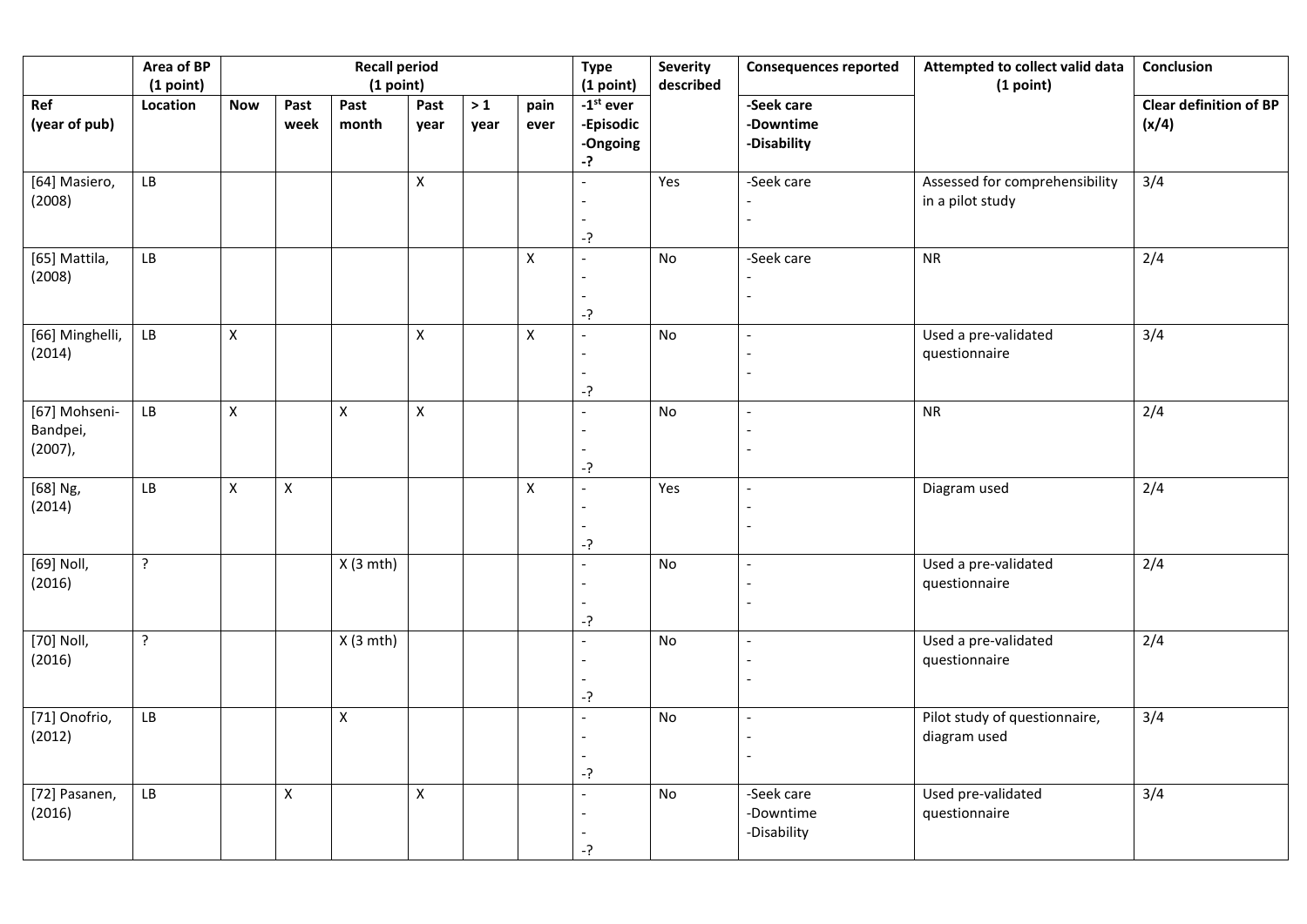|                                           | Area of BP<br>(1 point) | <b>Recall period</b><br>(1 point) |                    |               |                |                |                | <b>Type</b><br>(1 point)                   | <b>Severity</b><br>described | <b>Consequences reported</b>           | Attempted to collect valid data<br>(1 point)                  | Conclusion                             |
|-------------------------------------------|-------------------------|-----------------------------------|--------------------|---------------|----------------|----------------|----------------|--------------------------------------------|------------------------------|----------------------------------------|---------------------------------------------------------------|----------------------------------------|
| Ref<br>(year of pub)                      | Location                | <b>Now</b>                        | Past<br>week       | Past<br>month | Past<br>year   | $>1$<br>year   | pain<br>ever   | $-1st$ ever<br>-Episodic<br>-Ongoing<br>-? |                              | -Seek care<br>-Downtime<br>-Disability |                                                               | <b>Clear definition of BP</b><br>(x/4) |
| [73] Prista,<br>(2004)                    | LB                      |                                   |                    | X             | $\mathsf{X}$   |                | $\mathsf X$    | -Episodic                                  | No                           | -Seek care                             | <b>NR</b>                                                     | 3/4                                    |
| $[74]$<br>Rodrigues-<br>Oviedo,<br>(2012) | $\overline{?}$          |                                   |                    |               | X              |                |                | $-?$                                       | No                           |                                        | ${\sf NR}$                                                    | 1/4                                    |
| $[75]$<br>Scarabottolo,<br>(2017)         | LB                      |                                   | $\pmb{\mathsf{X}}$ |               |                |                |                | -?                                         | No                           |                                        | Used a pre-validated<br>questionnaire, (kappa: 0.57-<br>1.00) | 3/4                                    |
| [76] Shehab,<br>(2004)                    | LB                      | $\tilde{.}$                       | ?                  | ?             | $\overline{?}$ | $\overline{?}$ | $\overline{?}$ | -?                                         | Yes                          | -Disability                            | Questionnaire was pre-tested.<br>Diagrams used.               | 2/4                                    |
| [77] Sheir-<br><b>Neiss</b><br>(2003)     | ?                       |                                   |                    | X             |                |                |                | -?                                         | Yes                          | -Seek care<br>-Downtime<br>-Disability | Adapted a pre-validated<br>questionnaire. Diagrams used.      | 2/4                                    |
| [78] Shipp,<br>(2007)                     | <sup>2</sup>            |                                   |                    | $X(9$ mth)    |                |                |                | -?                                         | No                           | -Seek care<br>-Downtime<br>-Disability | Pre-validated questionnaire<br>used. Diagram used.            | 3/4                                    |
| [79] Silva,<br>(2016)                     | MB/LB                   |                                   |                    | $X(6$ mth)    |                |                |                | -?                                         | No                           | -Seek care                             | Diagrams used. Use a pre-<br>validated questionnaire.         | 3/4                                    |
| [80] Silva,<br>(2014)                     | LBP                     |                                   |                    |               | $\mathsf{X}$   |                |                | -?                                         | No                           |                                        | Use a pre-validated<br>questionnaire. Diagrams used.          | $\overline{3/4}$                       |
| [81] Skaggs,<br>(2006)                    | ?                       | ?                                 | ?                  | ?             | ?              | $\tilde{.}$    | ?              | -?                                         | Yes                          | -Seek care<br>-Disability              | Use a pre-validated<br>questionnaire                          | 1/4                                    |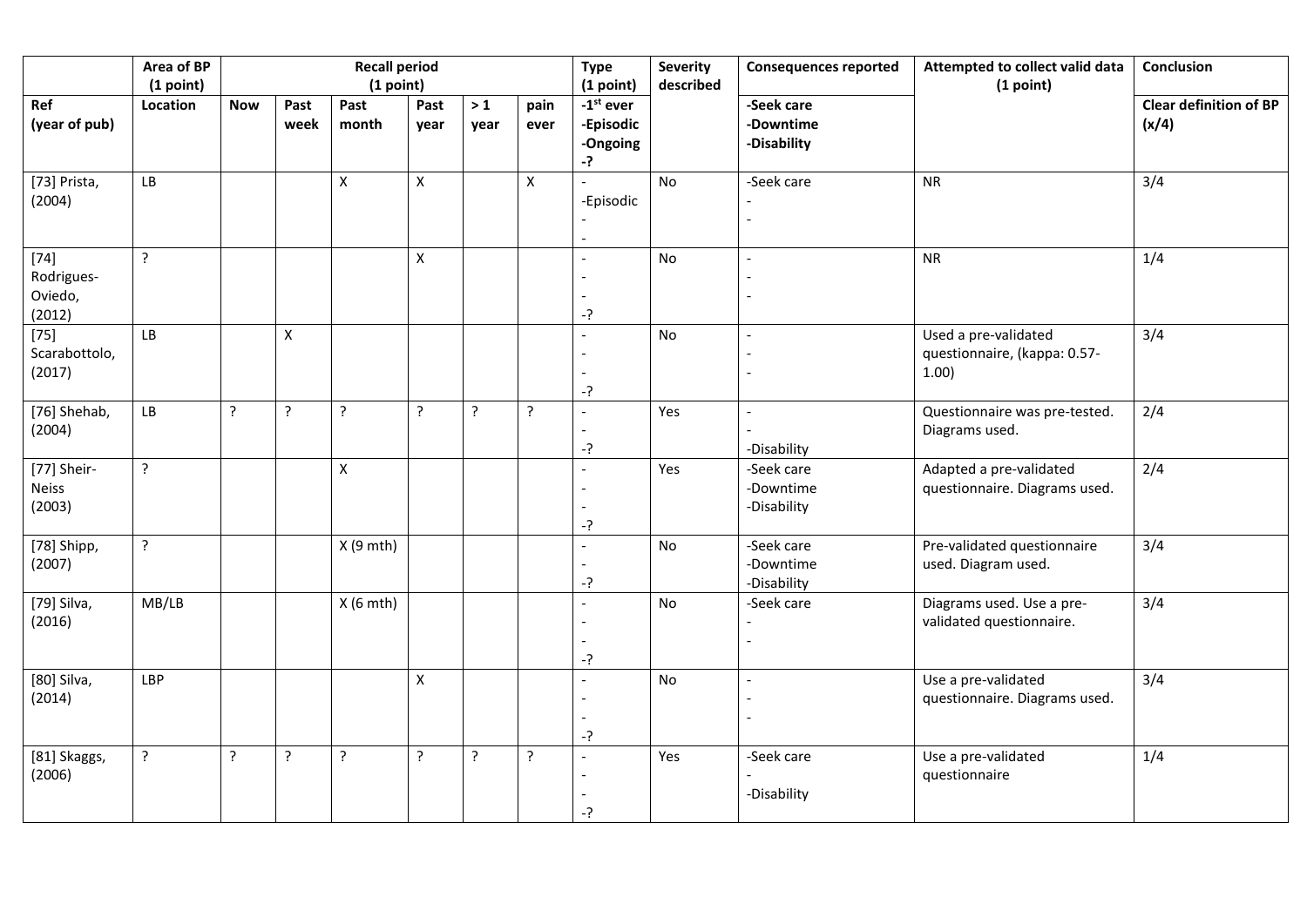|                                 | Area of BP<br>(1 point) |                    |                    | <b>Recall period</b><br>(1 point) |              |                |                | Conclusion                                              |     |                                        |                                                       |                                        |
|---------------------------------|-------------------------|--------------------|--------------------|-----------------------------------|--------------|----------------|----------------|---------------------------------------------------------|-----|----------------------------------------|-------------------------------------------------------|----------------------------------------|
| Ref<br>(year of pub)            | Location                | <b>Now</b>         | Past<br>week       | Past<br>month                     | Past<br>year | $>1$<br>year   | pain<br>ever   | (1 point)<br>$-1st$ ever<br>-Episodic<br>-Ongoing<br>-? |     | -Seek care<br>-Downtime<br>-Disability |                                                       | <b>Clear definition of BP</b><br>(x/4) |
| [82] Turk,<br>(2011)            | LB                      |                    |                    | $X(3$ mth)                        |              |                |                | $-?$                                                    | Yes | -Seek care<br>-Disability              | <b>NR</b>                                             | 2/4                                    |
| [83] Van Gent,<br>(2003)        | $\tilde{.}$             | $\cdot$            | ?                  | $\cdot$                           | $\ddot{?}$   | $\overline{?}$ | $\overline{?}$ | $-?$                                                    | No  | -Seek care<br>-Disability              | <b>NR</b>                                             | 0/4                                    |
| [84] Viry,<br>(1999)            | $\overline{?}$          | $\pmb{\mathsf{X}}$ |                    |                                   |              |                | $\mathsf X$    | -Episodic<br>-Ongoing                                   | No  | -Seek care<br>-Downtime                | <b>NR</b>                                             | 2/4                                    |
| [85] Watson,<br>(2003)          | LB                      |                    |                    | $\pmb{\mathsf{X}}$                |              |                |                | $-?$                                                    | No  |                                        | Piloted questionnaire. Used<br>diagram                | 3/4                                    |
| $[86]$<br>Wedderkopp,<br>(2005) | MB/LB                   | $\mathsf{X}$       | $\pmb{\mathsf{X}}$ | $\mathsf X$                       |              |                |                | -?                                                      | No  | -Seek care<br>-Downtime                | Pilot study used for<br>questionnaire, diagrams used. | 3/4                                    |
| $[87]$<br>Wedderkopp,<br>(2001) | MB/LB                   | $\pmb{\times}$     | X                  | $\pmb{\times}$                    |              |                |                | $-?$                                                    | No  | -Seek care<br>-Downtime                | Pilot study used for<br>questionnaire, diagrams used. | 3/4                                    |
| [88] Wirth,<br>(2015)           | MB/LB                   |                    |                    | $\pmb{\mathsf{X}}$                |              |                | $\mathsf{X}$   | -Episodic<br>-Ongoing                                   | yes | -Seek care<br>-Downtime<br>-Disability | Diagram used                                          | 3/4                                    |
| [89] Wirth,<br>(2013)           | MB/LB                   |                    |                    | $\mathsf X$                       |              |                | $\mathsf{X}$   | -Episodic<br>-Ongoing                                   | Yes | -Seek care<br>-Downtime<br>-Disability | <b>NR</b>                                             | 3/4                                    |